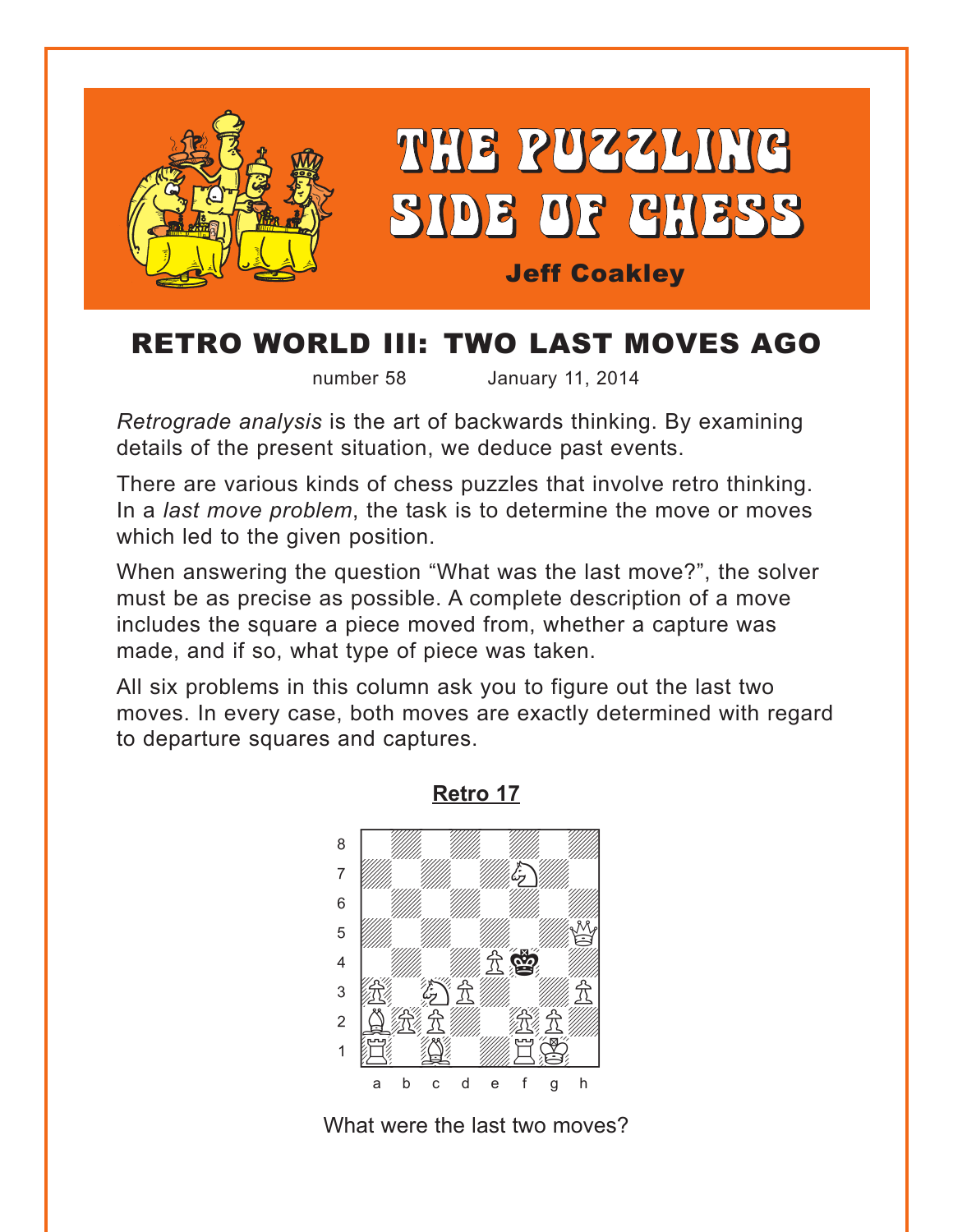<span id="page-1-0"></span>In last move problems, moves are counted separately for White and Black. "Last two moves" means one turn by each side (W-B or B-W).

Solutions are written in long algebraic notation, giving departure and destination squares. If there is a capture, the type of piece taken is indicated in parentheses.

Assume that the puzzle positions are legal, even if the piece placement is strange. A chess position is legal if it could be reached in a game played with normal rules. Strategy is not a requirement.



Retro 18

What were the last two moves?

For retro problems 1-16, see columns 30 and 42 in the archives.

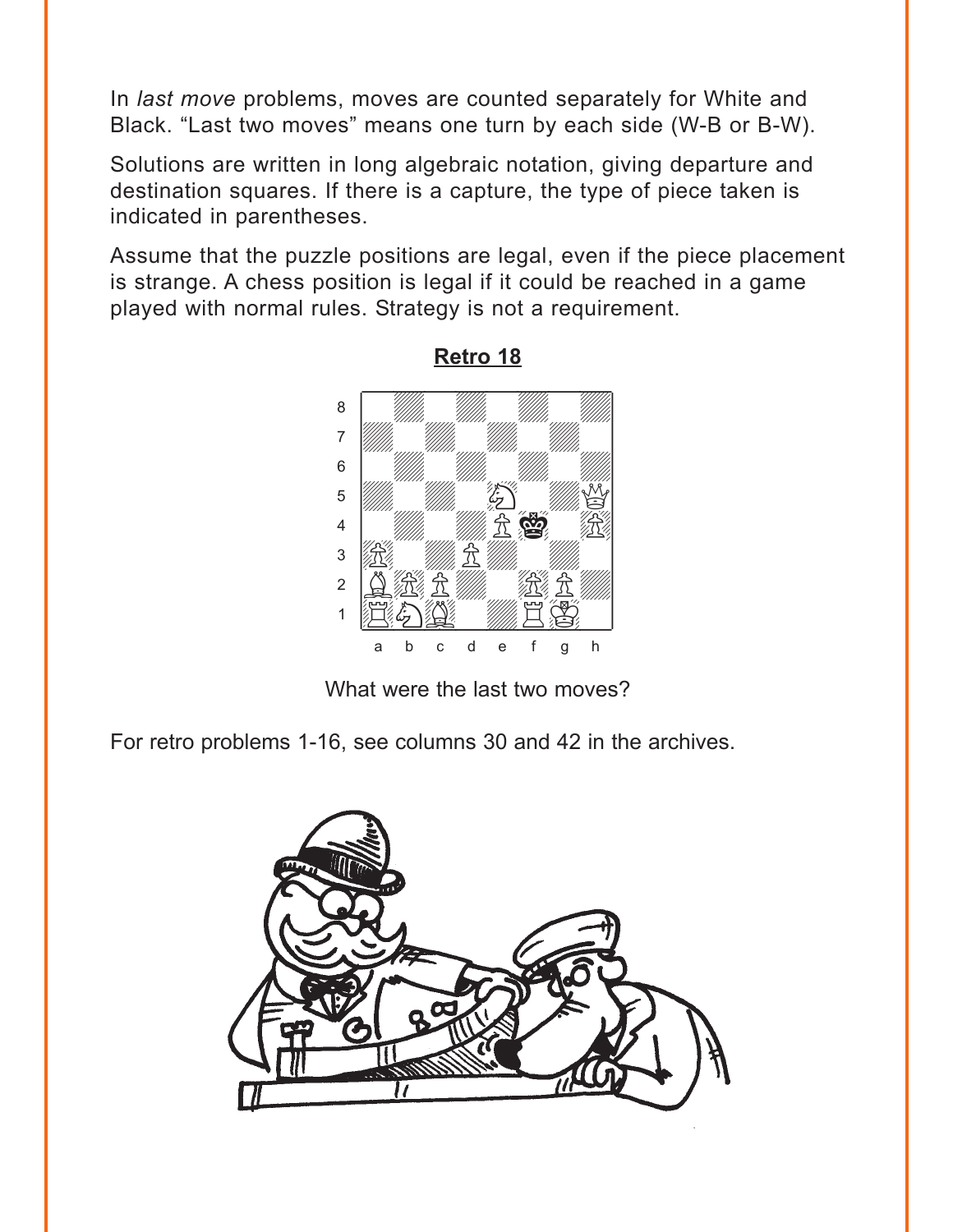<span id="page-2-0"></span>

What were the last two moves?

In the next three positions, the black king and other black pieces are on the far side of the board "inside the white pawn formation". As you would expect, explaining how they got there is a necessary step in deducing the solution.

Can you solve *The Case of the Wily Rooks*?



**[Retro 20](#page-7-0)**

What were the last two moves?

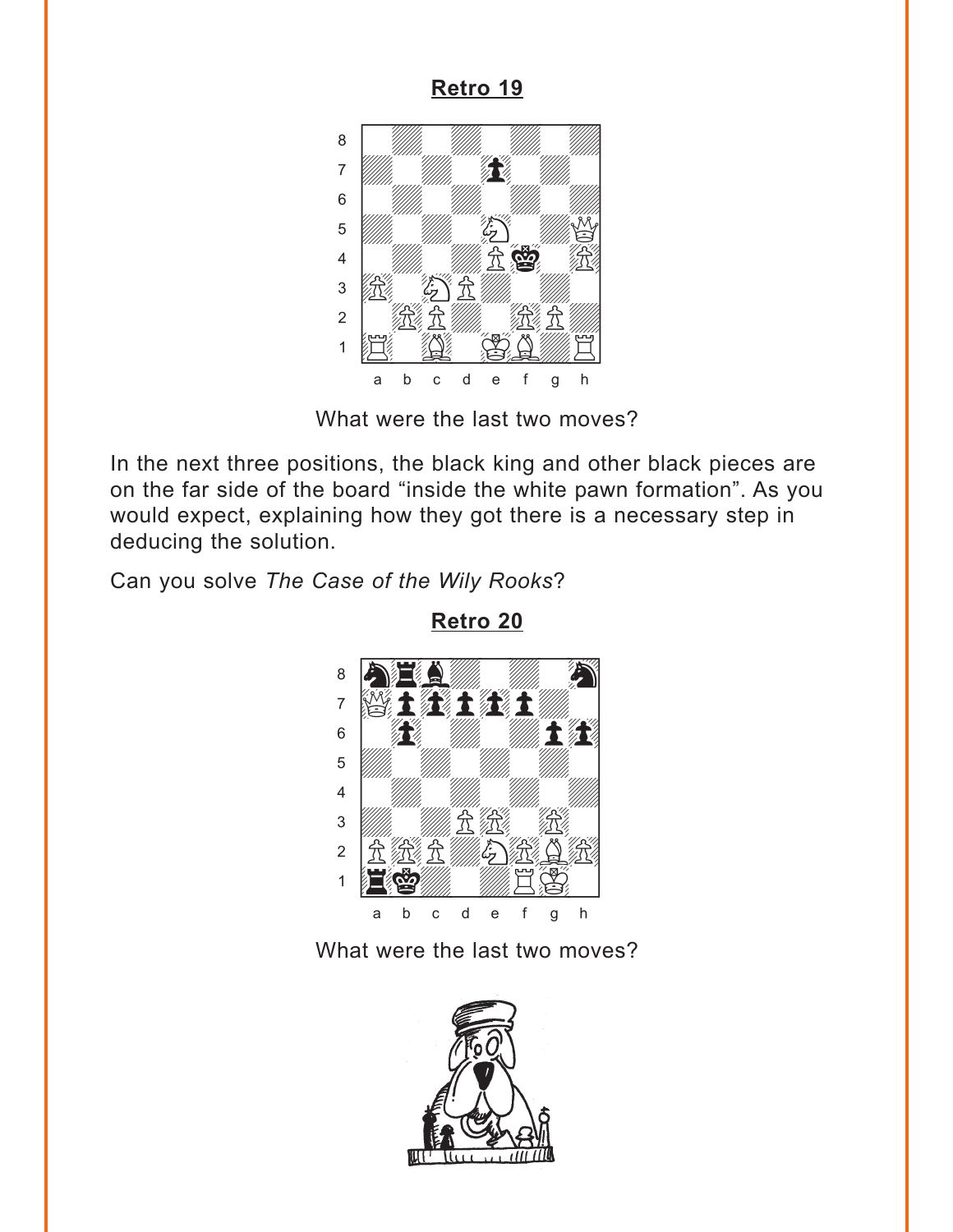<span id="page-3-0"></span>The following masterpiece is by Russian retro specialist Nikita Plaksin (1931 - ). In this position, White also has pieces behind the opponent's pawns.

Retro 21

8

 $\overline{7}$ 6 5  $\overline{4}$ 3

 $\overline{2}$  $\mathbf{1}$ 

II. 靈金酒 H  $\mathbf{C}$  $\sf d$  $\mathbf{e}$  $\mathsf f$  $\overline{q}$  $h$ a h

What were the last two moves?

In our final problem, by Ukrainian composer Filip Bondarenko (1905-1993), the stipulation asks for the last two moves, but it will be necessary to go back at least four moves to discover the solution.

Unlike the earlier positions, neither king is in check. Figuring out which side just moved is part of the puzzle.



**Retro 22** 

What were the last two moves?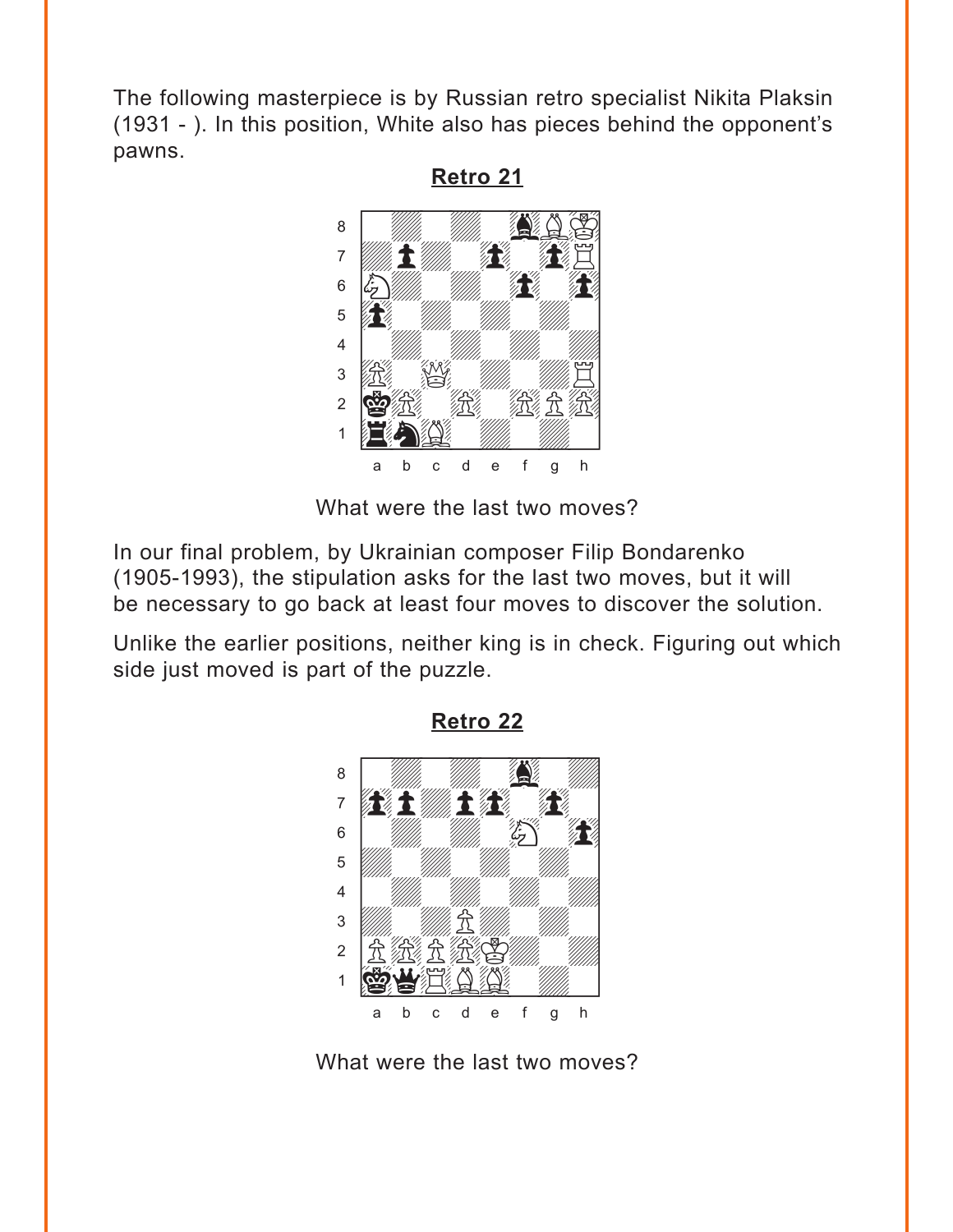# <span id="page-4-0"></span>**SOLUTIONS**

Retro problems 17,18,19, 20 by J. Coakley, The first three are from *Winning Chess Puzzles For Kids Volume 2* (2010). Number 20 is a *ChessCafe.com* original (2014).

*PDF hyperlinks*. You can advance to the solution of any puzzle by clicking on the underlined title above the diagram. To return to the puzzle, click on the title above the solution diagram.



### **[Retro 17](#page-0-0)**



1...Ke5-f4 2.d2-d3#

Last two moves: **Example 2** Position two moves ago

A simple problem to get things started.

Black is in check from the white bishop at c1. But the last move was not by the bishop because it could only have moved to c1 from d2 or e3, where it would already be checking the black king. *It cannot be White's turn if Black is in check*. So the last move had to be the discovered check 2.d2-d3#.

The previous move by Black was not a king move from g4, g5, or f5 because he would be in an impossible double check on those squares. The previous move had to be 1...Ke5-f4. This move was not a capture because all sixteen white pieces are still on the board.

On e5, the black king was in double check. The preceding white move was 1.Ng5>f7+. That move may or may not have been a capture (as indicated by the symbol >).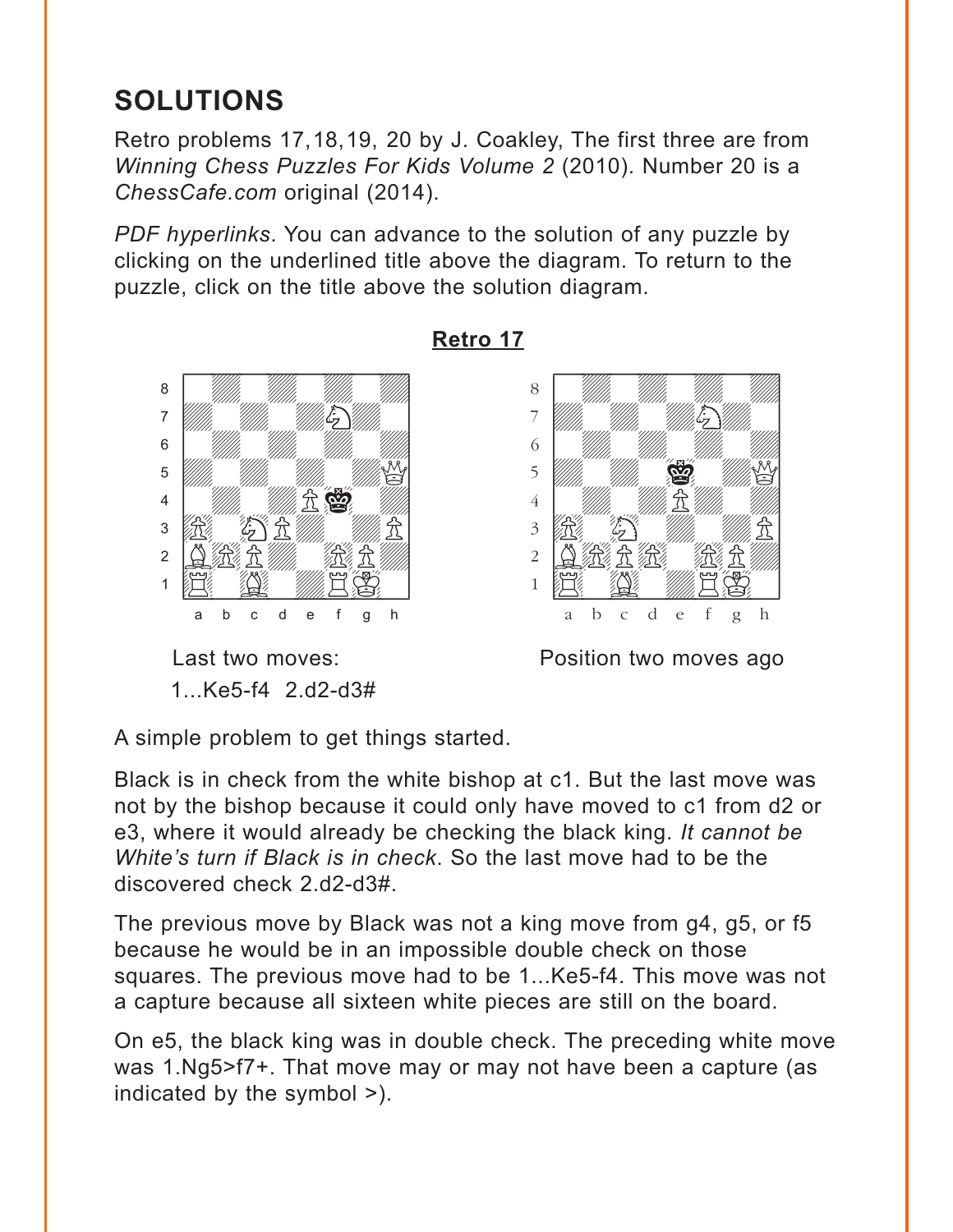<span id="page-5-0"></span>

1...Nc3-b1  $2.Nd2xb1(N)\#$ 



Position two moves ago

As in the first problem, the last move had to be a discovered check by White. However, it was not 2.d2-d3# because Black would not have a legal move on the previous turn, a situation known as retro-stalemate. The black king could not move from g4, g5, or f5 because he would be in an impossible double check on those squares. Therefore, the last move had to be the other possible discovered check 2.Nd2>b1#.

In the position before 2.Nd2-b1#, with a white knight on d2 and b1 vacant, there is still no legal move for the black king on the previous turn. That means that the last black move had to be by a piece that got captured by the white knight on b1. The only possibility is 1...Nc3-b1. That move was not a capture because White has sixteen pieces on the board.

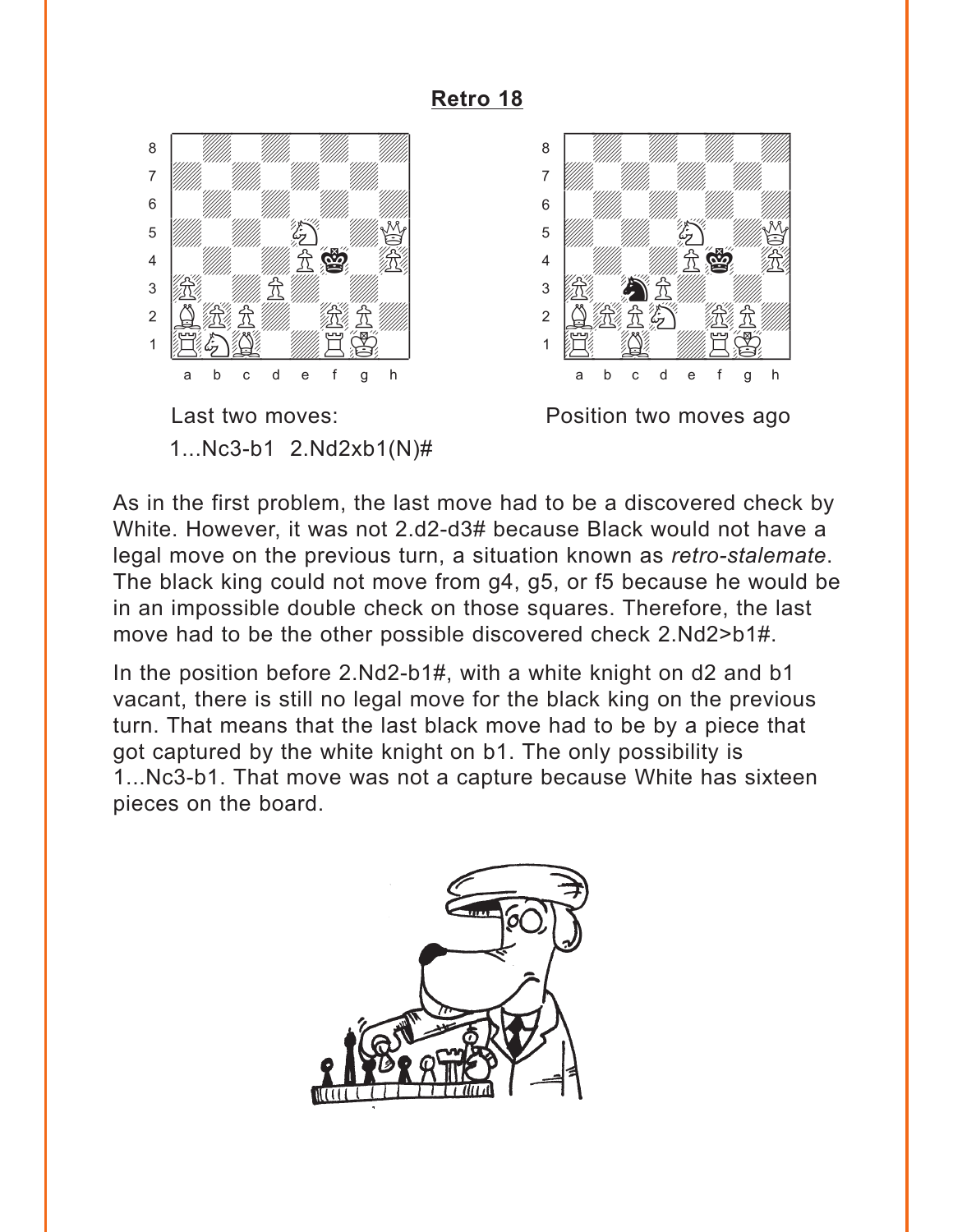<span id="page-6-0"></span>

As in the first two problems, the last move had to be a discovered check by White, and again, it was not 2.d2-d3# because Black would not have a legal move on the previous turn. The black e-pawn has never moved and the black king could not move from g4, g5, or f5 because he would be in an impossible double check on those squares. The last move had to be the other possible discovered check  $2.Kd2 > e1#$ .

With the white king on d2, there is still no legal move for the black king on the previous turn. So the last black move had to be by a piece that got captured by the white king on e1.

A black knight did not move to e1 because it could only come from f3, and the white king would be in check (with Black to move). A black queen did not move to e1 because it could only move there from d1, e2, or e3, and the white king would already be in check. A black pawn did not move from e2 to e1 because the only black pawn that could get to e2 without making a capture is the e-pawn and it is still on e7. No other pawn could make a capture to reach the e-file because all sixteen white pieces are on the board. The only other possibility is 1...Re3-e1.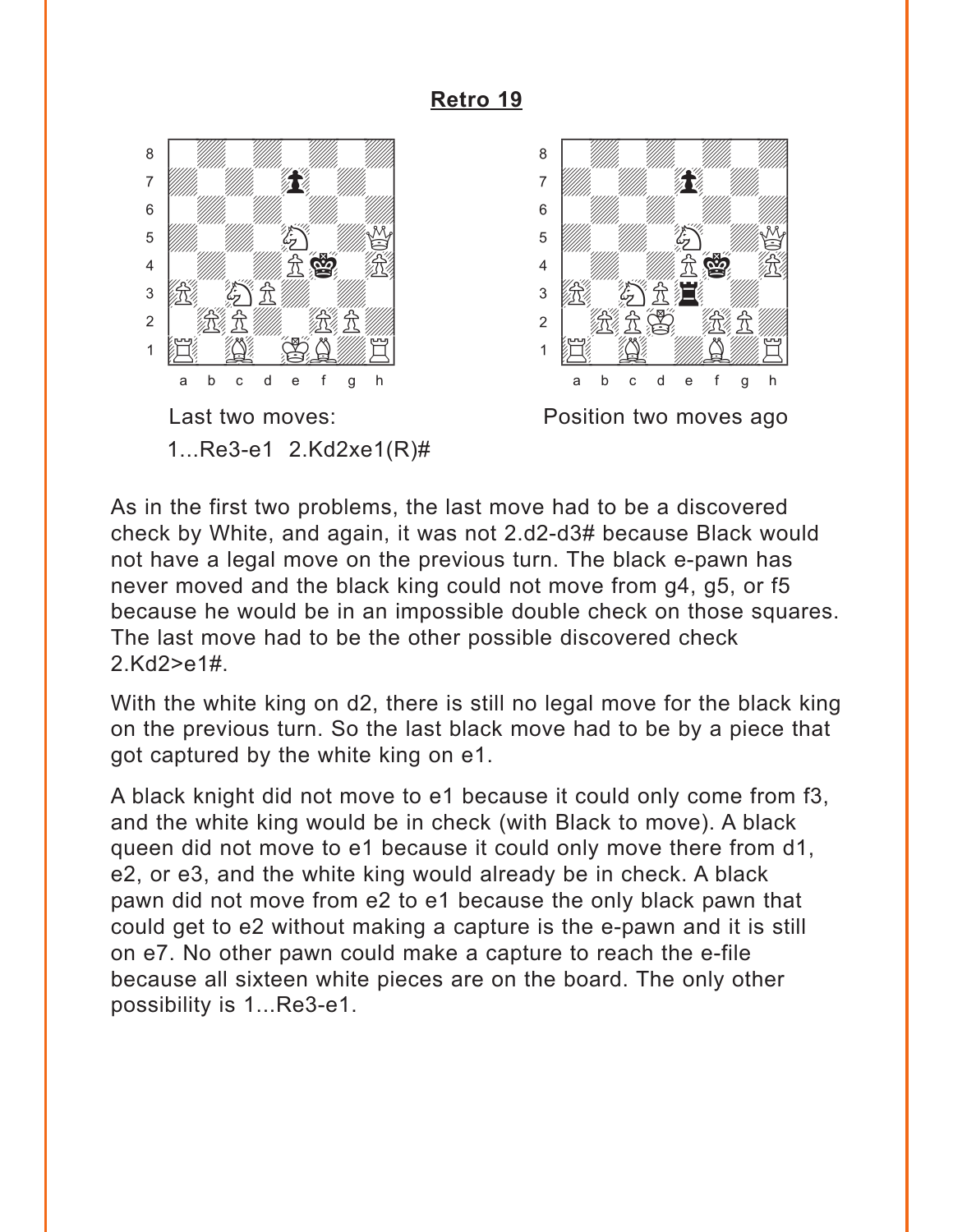<span id="page-7-0"></span>

1...h7xg6(R) 2.Nc1-e2#



Last two moves: **Example 2** Position two moves ago

This problem is a distant cousin of *Who's the Goof?* puzzles 20-23 from column 43.

Let's begin our investigation by gathering some facts from the position.

- a) The black king is in check. So the last move was either castling 0-0+ or discovered check by Nc1>e2+.
- b) White is missing three pieces (RBN). Black is missing two pieces (QB).
- c) The only way that the black rook on a1 could have escaped from behind the black wall of pawns is if Black played ...gxh6 and ...hxg6. These two captures would temporarily open a file.
- d) Since Black also captured on b6, that accounts for all the missing white pieces. They were captured on b6, g6, h6.
- e) The only way that the black rook on a1 could have gotten inside the white wall of pawns is if White played dxe3 and exd3. These two captures would temporarily open a file. That accounts for both missing black pieces. They were captured on d3 and e3.
- f) The pawn captures on d3 and e3 also explain how a white rook escaped from behind the white wall of pawns.
- g) The black king could only have reached the 1st rank through f3 or h3. His subsequent path to b1, whether through e2 or g2, required the white king to get out of his way. Since the white king moved earlier, the last move was not castling,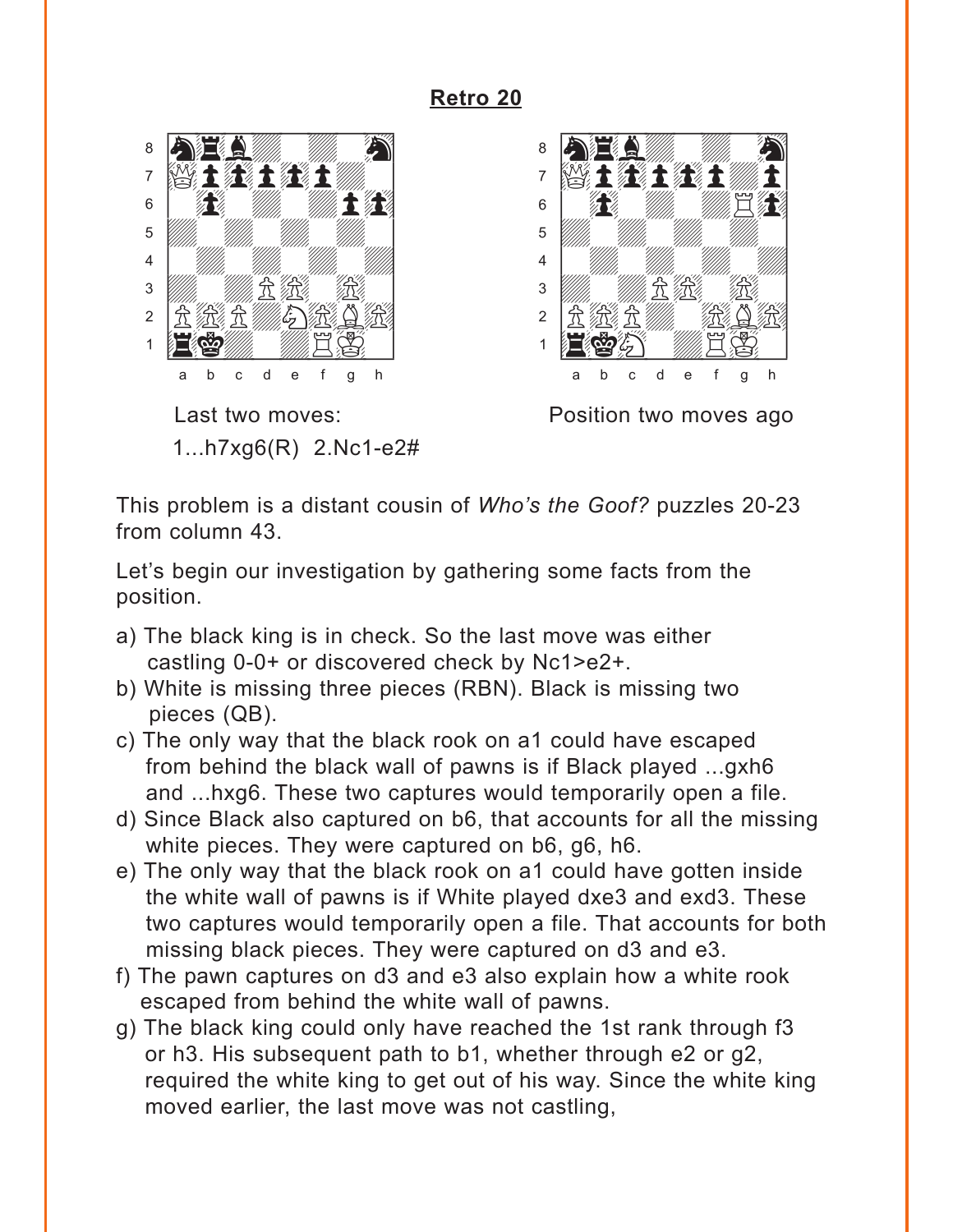Therefore, we can conclude that the last move was the discovered check 2.Nc1-e2+. This move was not a capture because the two missing black pieces were taken on d3 and e3.

Now consider the position with the white knight on c1.



- h) The only black pieces with any "reverse mobility" are the g-pawn and h-pawn. So the previous black move was either ...gxh6 or ...hxg6. One of those two moves was played much earlier to free the black pieces (QBR) from the 8th rank.
- i) If ...hxg6 was played first (before ...gxh6), then it would be impossible for the black knight to reach h8.

Therefore, we can conclude that the previous black move (before 2.Nc1-e2+) was 1...hxg6. The only question remaining is which type of piece was captured on g6.

- j) White is missing three pieces (RBN). The rook and bishop could only escape from behind the white wall of pawns after White captured on d3 or e3.
- k) Black is missing two pieces (QB). The queen and bishop could only escape from behind the black wall of pawns and be captured on d3 or e3 after Black captured on h6.
- l) Since the capture on h6 had to occur before the white bishop or rook could escape, the piece captured on h6 had to be the white knight.
- m) The missing white B is a dark-square bishop. It could not be captured on the light square g6. It was taken on b6.

Therefore, the grand conclusion is that the white piece captured on g6 was the rook. 1...hxg6(R)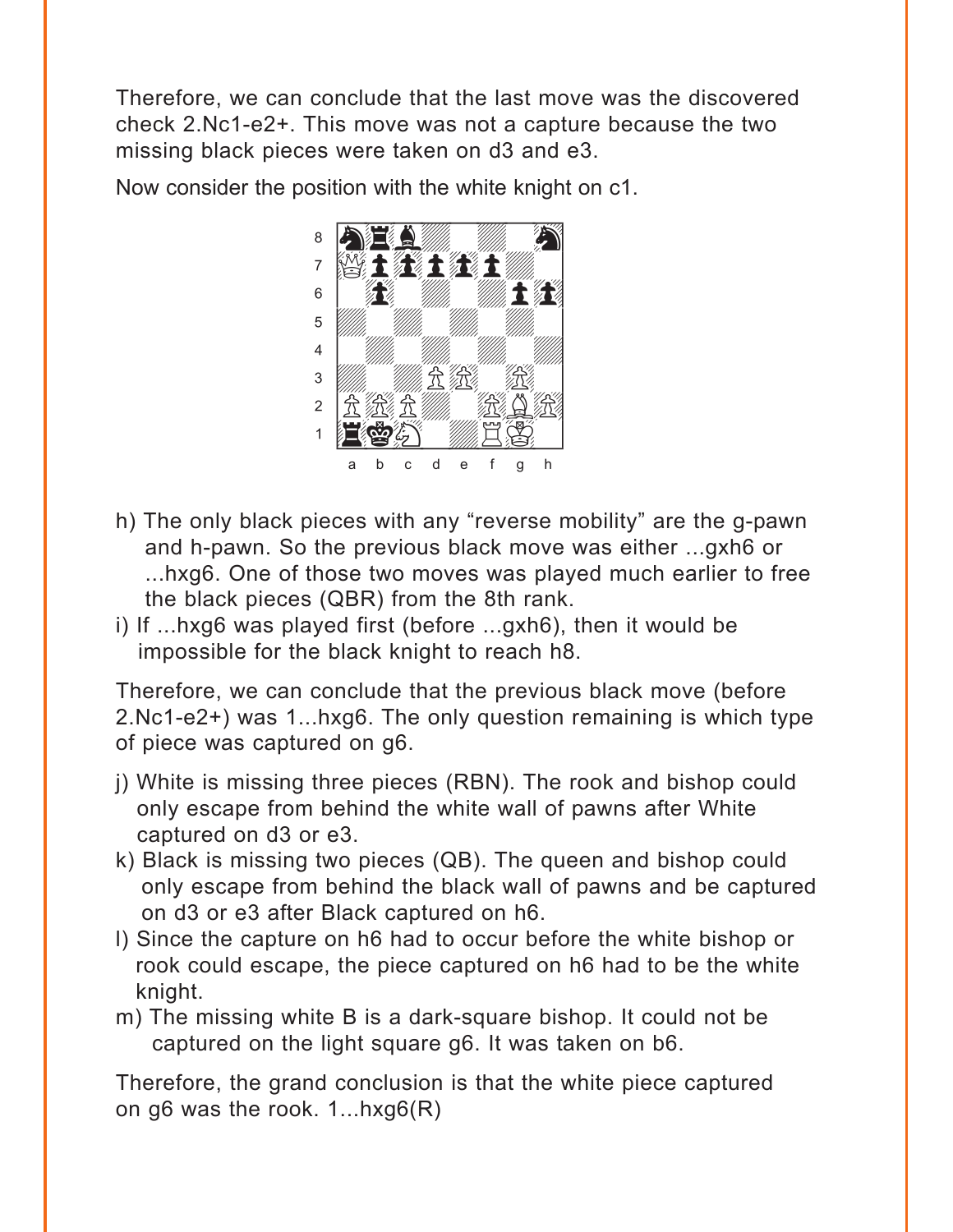<span id="page-9-0"></span>**[Retro 21](#page-3-0)** Nikita Plaskin 1979 *Europe Echecs*





Last two moves: **Example 2** Position two moves ago 1...c2xb1(N)=N 2.f7xg8(B)=B+

Very clever. A black pawn captures a knight and promotes to a knight. Then a white pawn captures a bishop and promotes to a bishop.

A long argument is needed to show why these moves are exactly determined.

- a) Black is in check from the white bishop at g8. The only possible last move is the capture and promotion f7xg8=B+.
- b) Because of the black bishop on f8 and the black pawns on e7, g7, h6, we know that the white rook on h7 is a promoted pawn. Otherwise the rook would have no way to reach h7. For a similar reason, we also know that the black rook on a1 is a promoted pawn.
- c) White has thirteen pieces on the board. Since the bishop on g8 and rook on h7 are promoted pawns, the missing pieces are the original rook from a1, the original light-square bishop, and a knight (RBN).
- d) Black is missing six pieces: both of their original rooks plus queen, knight, light-square bishop, and pawn (QRRNBp).
- e) White required six captures to promote twice on g8. For example, e6xf7xg8=R and c4xd5xe6xf7xg8=B. That accounts for all the missing black pieces.

Now consider the position before the last move f7xg8=B+, with a white pawn on f7 and a black piece on g8.

f) The black piece on g8 cannot be a rook or queen because White would be in an impossible check.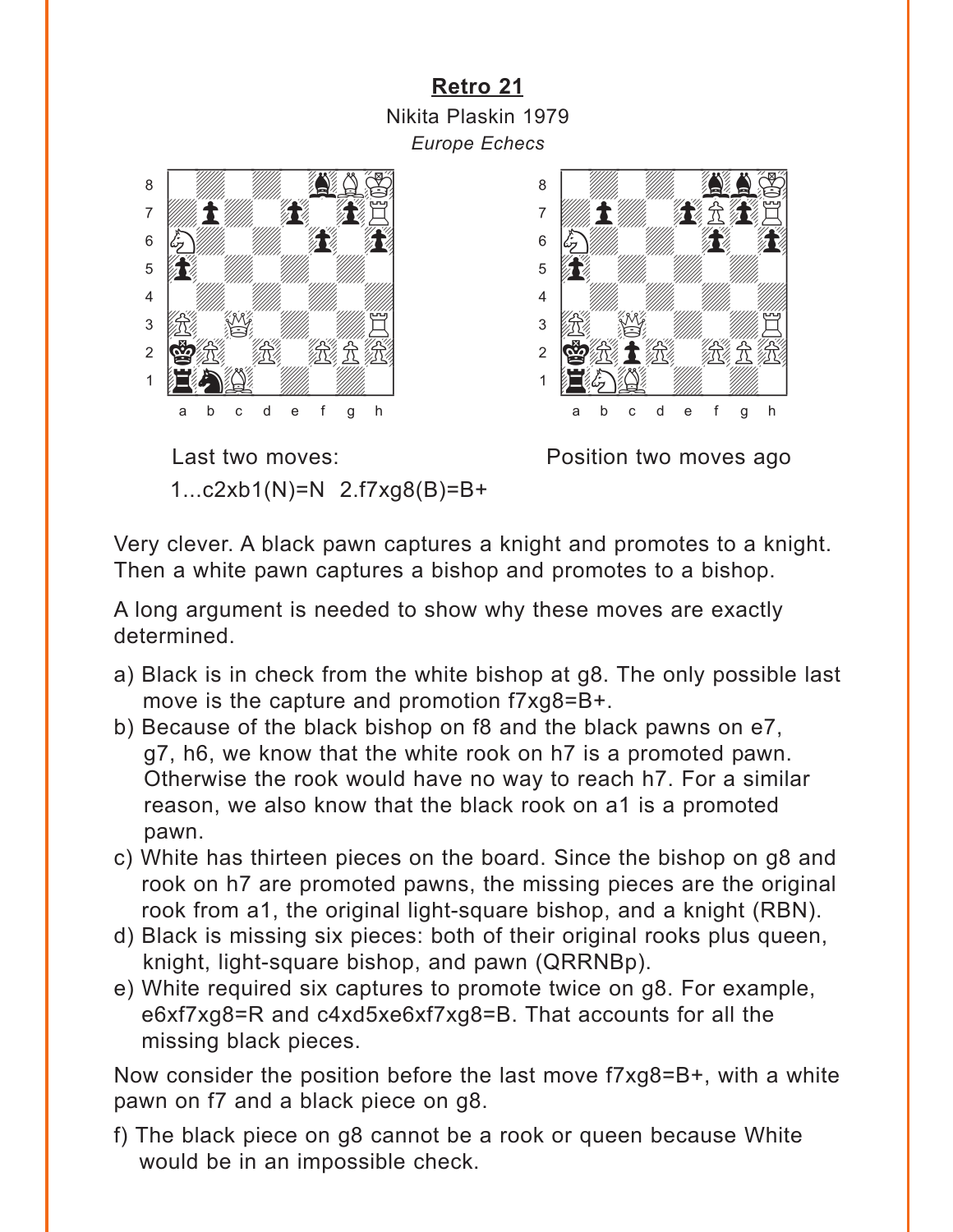g) The black piece on g8 cannot be a knight because it had no way to get there with black pawns on e7, g7, h6. The move ...f6 was played earlier before a white pawn promoted to a rook on g8 and before the white king went to h8. And of course, the move ...h6 had to be played before the rook went to h7.

Conclusion. The last move had to be 2.f7xg8(B)=B+. Here is the position before that move.



- h) Most of the black pieces have "zero reverse mobility". The previous black move was either ...b6xa5, ...Kb3>a2, or ...c2xb1=N.
- i) White is missing three pieces. The original white rook from a1 never escaped from its corner prison. It was captured on b1 by a black pawn that promoted to a rook. The other two missing pieces are a knight and the light-square bishop.
- j) If the black a-pawn just captured on a5, then it must have captured on b6 earlier (from a7 or c7). However, a5 and b6 are both dark squares, and one of the missing white pieces available for capture is a light-square bishop. So the last black move could not have been ...b6xa5.
- k) If the last move were 1...Kb3-a2, then the black king would have been in an impossible check on b3. The white queen could not have captured on c3 (from e5, for example) because all missing black pieces were taken previously by white pawns (en route to g8). But if c3 were vacant, the black king would already be in check from the rook on h3.

Therefore, the previous black move had to be 1...c2xb1=N. We only need to determine which type of piece was captured.

Consider the position before 1...c2xb1=N with a black pawn on c2 and a white piece on b1.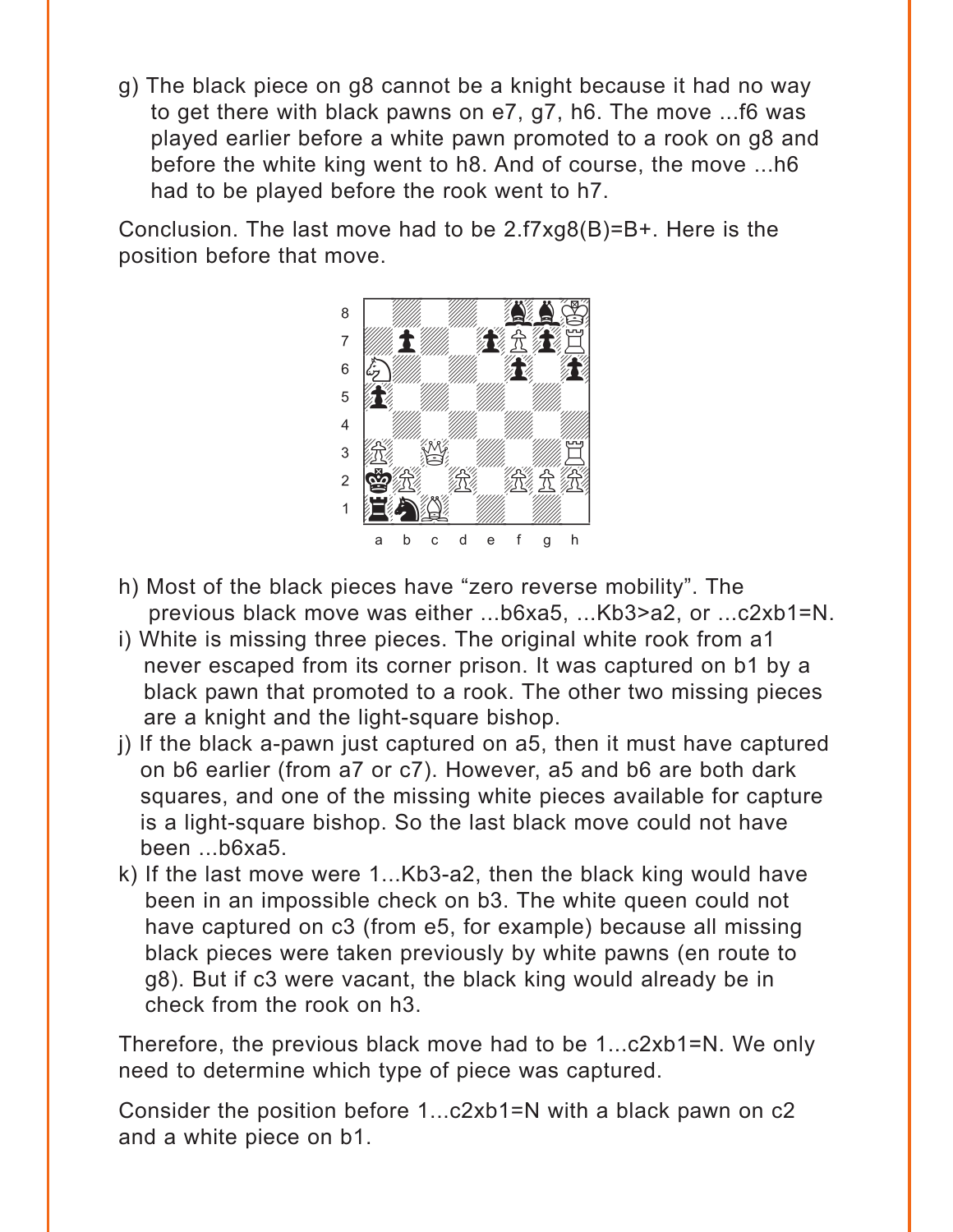- <span id="page-11-0"></span>l) The missing white rook was captured earlier by a black pawn when it promoted to a rook, ...c2xb1(R)=R.
- m) The piece captured on b1 last turn could not be the missing white bishop because the black king would be in an impossible check.

Therefore, we can conclude that the preceding black move was 1...c2xb1(N)=N since a knight is the only other missing white piece. The missing white bishop was captured earlier by the black d-pawn (...d3xc2, for example).

> **[Retro 22](#page-3-0)** Filip Bondarenko 1963 *Europe Echecs*



1...h7-h6 2.Ng8-f6



Last two moves: **Example 2** Position two moves ago

To solve this problem, it is necessary look back **four** moves. The last two moves can be exactly determined. The two earliest moves are partially ambiguous.

Last four moves: 0...Rh8>g8 1.Nxg8(R) h7-h6 2.Ng8-f6

The most important clues to unravelling this mystery are the white pawn on d3 and white bishop on e1.

- a) Because there are unmoved pawns on b2 and d2, we can deduce that the bishop on e1 is a promoted pawn, and that it promoted on either b8 or d8.
- b) Black is missing seven pieces (RRBNNpp). Because of the black bishop on f8 and pawns at e7, g7, h6, we know that the black rook from h8 never escaped from its corner. Because of the black pawns at b7 and d7, we know that the black bishop from c8 was captured on c8 (and not by a pawn). Therefore, there are five missing black pieces available for capture elsewhere (RNNpp).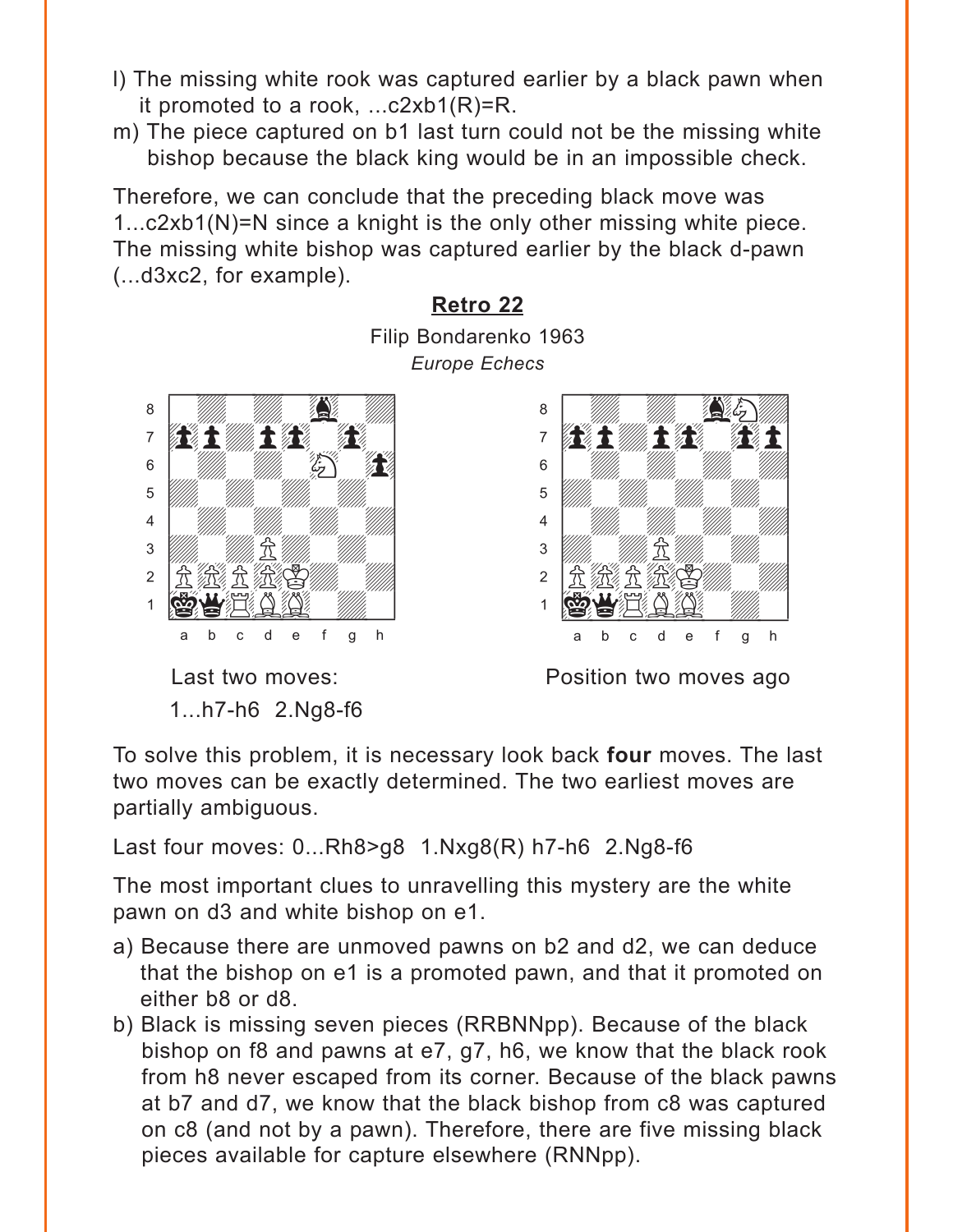c) One of those black pieces was captured by e2xd3. The other four were captured by the white f-pawn on its way to promotion. For example, f4xe5xd6xc7xb8=B.

In order to prove that White made the last move, we must show that it is impossible for Black to have made the last move.

- d) The only black piece with reverse mobility is the h-pawn, and the only possible last move by Black would be ...h7-h6.
- e) Now consider that position, with the black pawn on h7. Which previous move by White would give Black a legal move on the preceding turn? The answer is none, because the previous move by White could not be a capture. Four of the missing black pieces were captured by the white f-pawn. The other three were captured on c8, d3, and h8 (or g8). The position is a *retro-stalemate*, and therefore illegal.

Conclusion. The last move was made by White.

f) As explained above, the last move by White was not a capture. Which means that the previous move by Black was ...h7-h6.

So the task is this. Find a white move which gives Black a legal move on the turn preceding ...h7-h6. The black piece that moves on that preceding turn will then be captured by White before Black plays ...h7-h6.

- g) The last move was not by the white king, with the idea of a capture on d3 on the previous turn. The variation 0...Nd3 1.e2xd3 h7-h6 2.Kf1-e2 is illegal because a white bishop could not be on d1 with white pawns on c2 and e2.
- h) The solution lies with the missing black rook from h8. The only last move by White that allows a capture on the preceding white turn (before ...h7-h6) is Ng8-f6. The earlier capture was Nxg8(R).

So the mystery is solved. The last four moves were 0...Rh8>g8 1.Nxg8 h7-h6 2.Ng8-f6.

The first move by Black, ...Rh8>g8, may or may not have been a capture. The first move by White could have been Nf6xg8 or Nh6xg8. The diagram below shows one of the six possible positions before the last four moves.

(The white knight could also be on h6. The g8 square could also be occupied by a white knight or queen.)